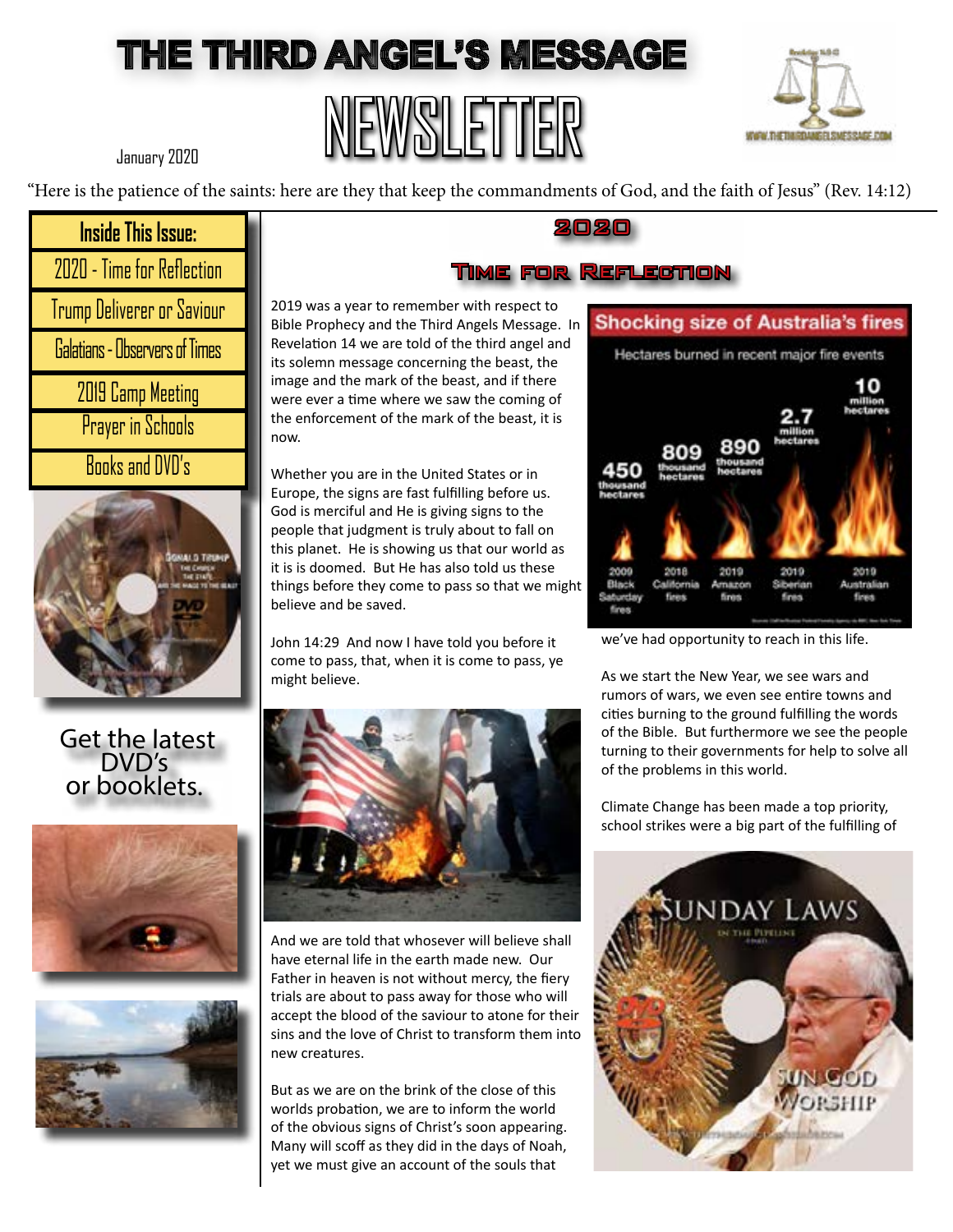end time events to those who understand that the labor unions will be a big part of prophecy in fulfilling the final signs as the belief that Sunday, the mark of the Papacy, the first beast with its deadly mark will use the kings of the earth to fulfill the prophecy of enforcing these laws upon the people.

This year I completed a 4 part documentary called Sunday Laws in the Pipeline showing that for sure Sunday Laws are making their way in darkness, and that Jesus is truly about to come on the people as a thief. Many are proclaiming "My Lord delayeth his coming." (Matt 24:48) Many are saying there are many prophecies still to be fulfilled, but there are a people that understand that the words of the prophets are fulfilled, the time has come, and Jesus is coming.

Most because they are not ready are looking to their former teachers for smooth things. They know that their lives are not in harmony with the word of God. The cheap

grace gospel is spilling over and many who would be saved are given over to the world.

Let us heed the counsel to the Laodicean and repent. I understand that there is a true lack of understanding of the grace of God and our identity, and thus we have many times identified with what Satan would have us be, which is carnal. But God is calling for understanding.



I understand that the Bible teaches that the year really begins in the Spring. And I believe the Bible is truth on this matter. Yet many are in Babylon, and this isn't a time for celebration, but a time for reflection, and at this time as we enter into 2020 according to the Gregorian calendar, I pray that I can lead you to reflect on where we've been over the last year.

As God wills, it will be my intent to truly proclaim the everlasting gospel even louder than ever. I pray that you will join me in this work. As I go forward, I pray for your mercy towards me. I know I have made mistakes, and I continue to grow in the Lord. I pray that you are looking to Christ and let us encourage one another as the time is short. Your truly, David.

## Trump the Deliverer and Saviour?

As the sins of abortion, homosexuality, murder, and every evil continue to get worse, many are looking for change. Many are looking for a saviour. The problem is that they are looking for a saviour in this world.

It is said that Iran recently attacked the U.S Embassy in Iraq, the truth is it was Iraqi Shiites who back Iran and believe that America needs to mind their own business, and it is said that this was organized by Gen. Qasem Soleimani who was then killed in a surprise airstrike in Baghdad with no proof whatsoever. But in order to justify war, there has to be someone to blame, just as when 9/11 happened and the blame was cast on Iraq. Yet, not one Iraqi was in on 9/11. The entire war was based on lies and this is what led to the establisment of this US Embassy in Iraq. It shouldn't be there in the first place, and neither should American troops or American personnel. Iran has declared war and has since put out an eighty million dollar bounty on the head of Donald Trump.

Trump is regarded as a deliverer to the Jews, but also a deliverer to much of the Christian world today, delivering them



from the evils of Hillary, Obama, and the evil regime that was ruling America. It was also said when Trump was elected that he would drain the swamp of many of the war mongering chronies in congress. However, he has brought in more than a number who have been known to profit from the wars. The politicians in Washington get rich from the war, while the middle class and poor

will be left with the bill. And millions of innocent victims will be killed as war will only lead to bankruptcy.

Many are going to believe that the answer here is war, but God says "Blessed are the peacemakers: for they shall be called the children of God. " (Matt 5:9) A bunch of young men, children of parents have been

2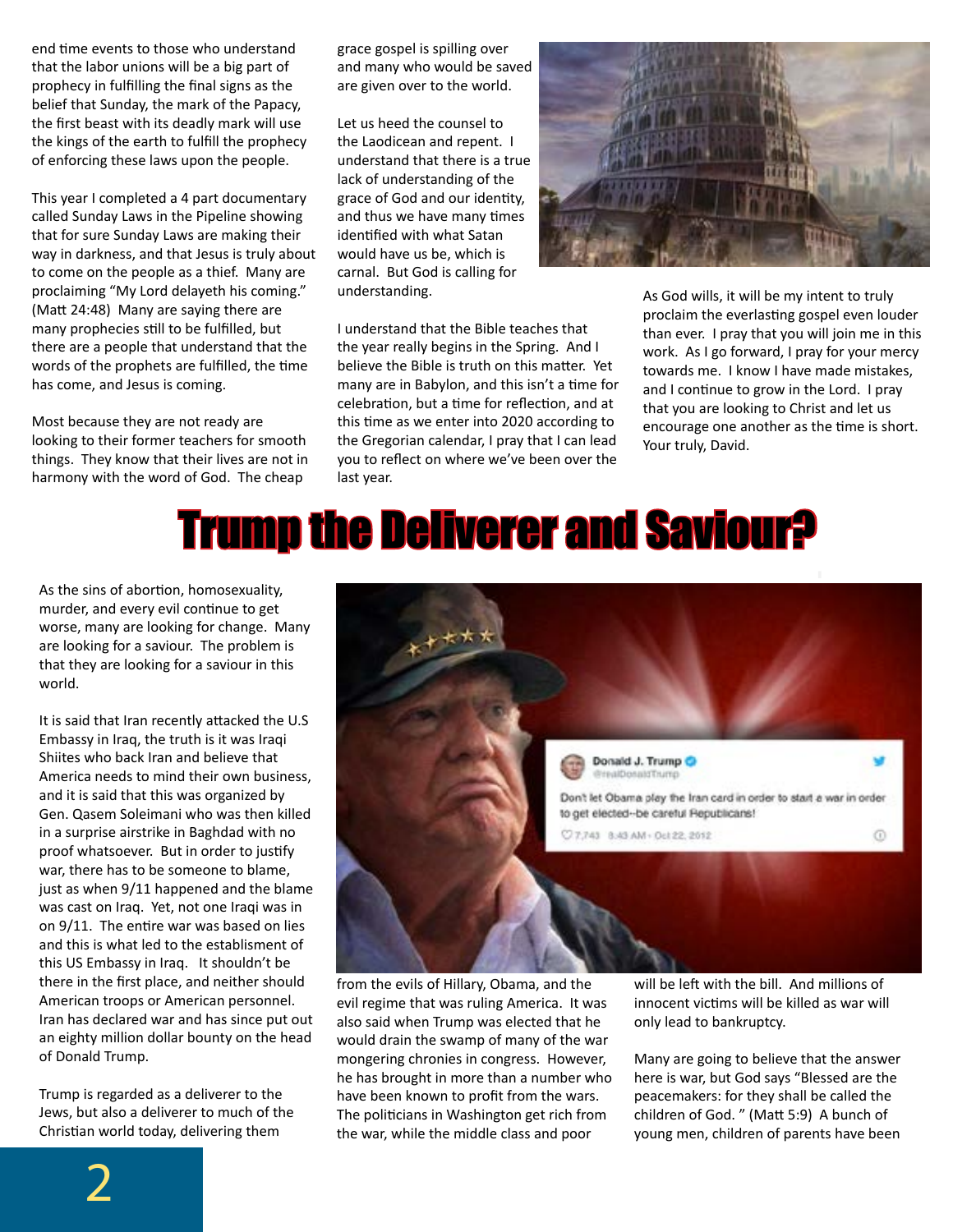

sent over to Iraq to stand on the front lines and fight. While many stand as armchair quarterbacks encouraging the war.

And just what is this war. It will be nothing short of a religious war. Iran has vowed revenge, and Trump has said that he will heavily retaliate, where does this end? Terrorists, sleeper cells in America that are about to awaken. When you kill a mans wife and children, innocent by-standers in these attacks, that is terrorism, whether it is extremist Muslims doing it, or extremist Christian America on the other side saving the world.

It only leads to anger others and as they say "Veangance is…." Well God said "Veangance is mine…" But the so called Christian Right with evangelical leaders like Robert Jeffress saying that Trump has a "God-given responsibility" to eradicate Isis and therefore believe "Veangance is ours.." sayeth the extreme religious right. Trump is certainly fulfilling his calling. Not his calling from God as a "peacemaker"(Matt 5:9) But his calling as a "warmonger" from the religious right.

in the middle east and could escelate quite rapidly with Russia and China who have been conducting numerous joint military drills. We will wait to see how the middle east is unfolds.

#### **Trump the Evangelical and Jewish Deliverer Cyrus?**

Many are teaching that Donald Trump is the King Cyrus of our time. In the time of Daniel the people of God were led into Babylonian captivity by King Nebuchadnezzar. Almost 70 years later the Bible tells us that King Cyrus was chosen by God to dry up the Euphrates river and this was used by God to deliver His people from the Babylonian captivity.

The Bible says:

Isa 45:1 Thus saith the LORD to his anointed, to Cyrus, whose right hand I have holden, to subdue nations before him; and I will loose the loins of kings, to open

before him the two leaved gates; and the gates shall not be shut;



Trump has said in the past that he has nukes and asked why he can't use them? Scary. It seems that things are escalating

As Andrew said to Peter "We have found the Messias, which is, being interpreted,

the Christ." (John 1:41) So therefore Isaiah 45:1 is really saying "Thus saith the LORD to his Christ, to Cyrus."

So who is the true Cyrus? It is Christ the true deliverer who is coming to deliver his people from modern day Babylon. (Read Revelation 16:12, 15, 19 carefully in comparison with Matthew 24:27, 43) Christ is the true deliverer. Not Donald Trump.

But yet many are looking for this man as their deliverer and saviour rather than to the true Mashiach, the true Cyrus.

I've done a past video on this called "The Trump Prophecy. If you are interested in the DVD, let me know.

But this is the mainline Evangelical teaching on this matter. And so many



believe Trump is there deliverer, their Messiah, but the Bible is clear about Jesus coming from the East, and the rivers of living water drying up from Babylon so that the King can take the city.

Rev 16:12-19 And the sixth angel poured out his vial upon the great river Euphrates; and the water thereof was dried up, that the way of the kings of the east might be prepared…. Behold, I come as a thief. Blessed is he that watcheth, and keepeth his garments, lest he walk naked, and they see his shame. And he gathered them together into a place called in the Hebrew tongue Armageddon. … And the great city was divided into three parts, and the cities of the nations fell: and great Babylon came in remembrance before God, to give unto her the cup of the wine of the fierceness of his wrath. - DB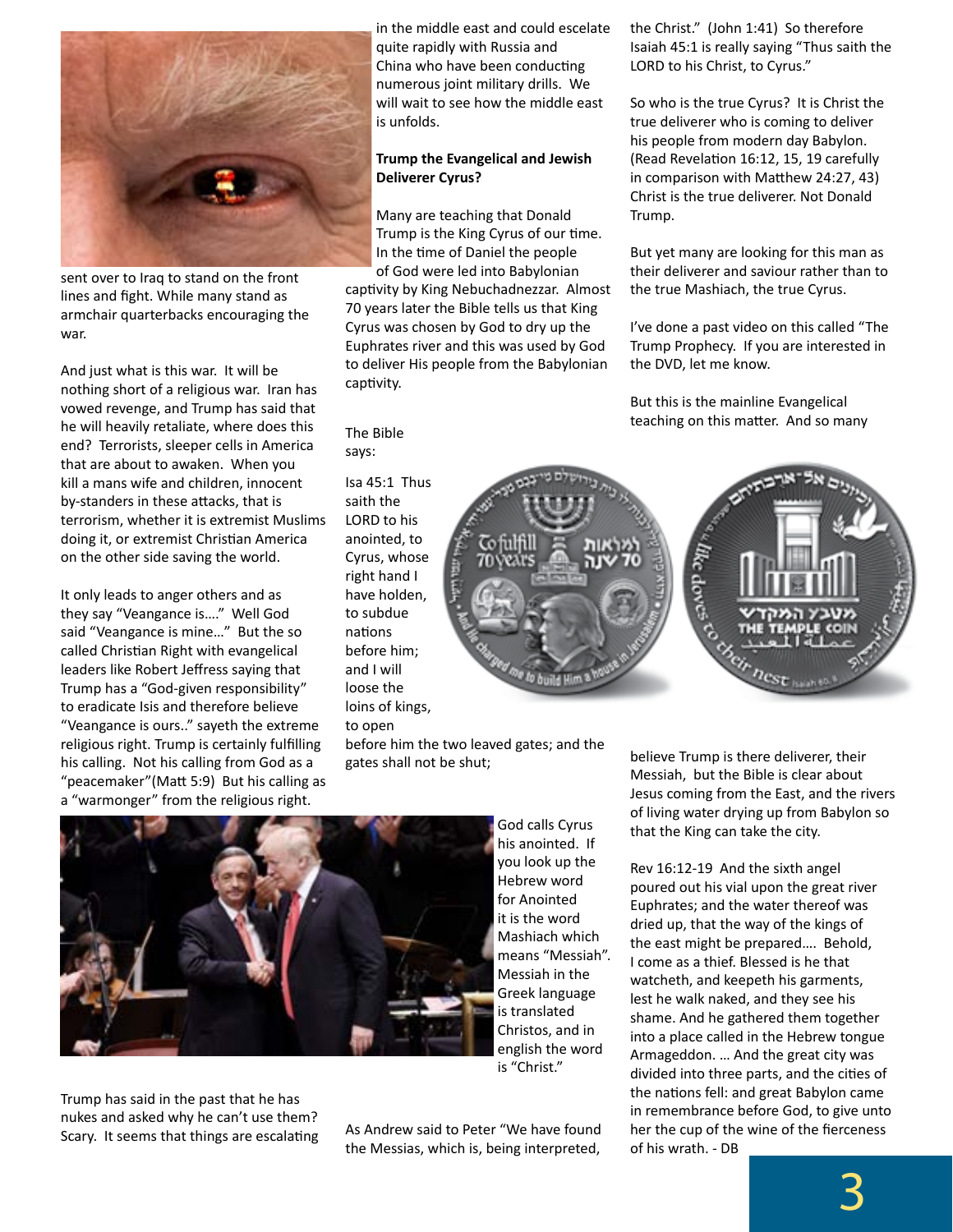### **Galatians - Observers of Times and Witchcraft (Galatians 4:10)**

According to Galatians 4:10 we are told not to "observe days, and months, and times and years." What does this mean?

The Galatians were a gentile group of believers who were being enticed by some around them back into their heathen ways of witchcraft. In Galatians 3:1 Paul the apostle asks the question "Who hath BE-WITCHED you.?" And then in Chapter 4 he continues on by saying:

Gal 4:8-11 Howbeit then, when ye knew not God, ye did service unto them which by nature are no gods. But now, after that ye have known God, or rather are known of God, how turn ye again to the weak and



beggarly elements, whereunto ye desire again to be in bondage? Ye observe days, and months, and times, and years. I am afraid of you, lest I have bestowed upon you labour in vain.

These Galatians were called out of nature worship, heathen idolatry and witchcraft, and now were turning back to these "weak and beggarly elements." As it says in verse 3 they "were in bondage under the elements of the world:" The Galatians had turned back to the world and Paul is calling them away from this telling them to stop.

They desire "again" to be in bondage. They were set free by the gospel, and free indeed, but yet have turned back to the weak and beggarly elements of the world. And one of those worldly things was Witchcraft.

The Bible says in Deutoronomy 18:10 that "there shall not be found among you any one… that useth divination, or an OB-SERVER of TIMES, or an enchanter, or a WITCH."

And this was exactly what the Galatians had turned back to. Things they were doing when they "knew not God" (Galatians 4:8)

Some have said that the Galatians were turning back to Sabbath Keeping and Feast Keeping, and that because of this they



had lost faith in the word of God and that Paul was afraid of them because of this. But this is not Pauls purpose in this rebuke. Paul clearly was keeping the Sabbath himself.

"And he reasoned in the synagogue EVERY sabbath, and persuaded the Jews and the GREEKS. And he continued there a YEAR and SIX months, teaching the word of God among them." (See Acts 18:1-4, 11)

But we are told also by him that he kept feasts. "I must by all means keep this feast that cometh in Jerusalem: but I will return again unto you, if God will. And he sailed from Ephesus." (Acts 18:21) Some will say this was to appease the Jews. But Paul encouraged the Corinthians to keep the Feasts saying "Let us Keep the Feast" (1 Cor 5:8) . Some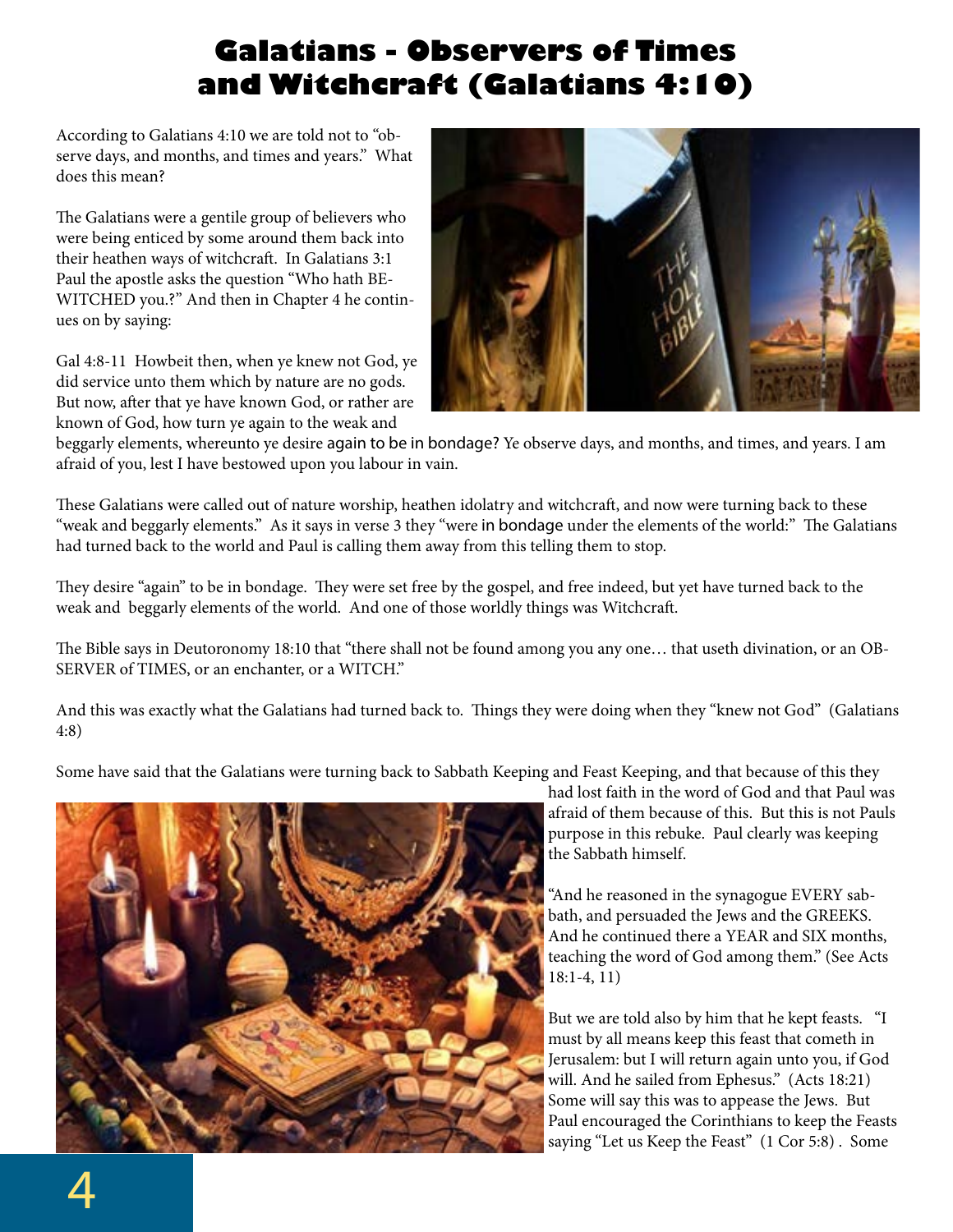

will spiritualize away the text, but where does the authority to do this come from? Not from the Bible, especially when it was Paul's manner to keep them. Consistency is a jewel but not a desired one by many.

Paul is saying he is afraid of them. Would it be a wonder if Paul is keeping the Jewish Holy Days but yet telling the Galatians he is afraid of them for doing so? The most prolific writer in the New Testament would also have been the greatest hypocrite as well. But clearly Paul's teaching was in line with his actions. There are no commandments not to keep the Feasts in the New Testament.

Some will say that Colossians 2:16 says "Let no man judge you in

respect of meat, or in drink, or in respect of a Sabbath, a New Moon or Holy Day." Some say this verse is really saying let no man judge you for not keeping the Sabbaths, New Moons etc. We should always be careful not to base doctrine on one verse. It is easy to misinterpret the Bible when we do. The best thing to do is go and get all verses using the term Sabbaths and New Moons together and do a study on them. Check cross references, "Prove all things." (1 Thess 5:21)

The Bible tells us in Isaiah 66:22, 23 "For as the new heavens and the new earth, which I will make, shall remain before me, saith the LORD, so shall your seed and your name remain. And it shall come to pass, that from one new moon to another, and from one sabbath to another, shall all flesh come to worship before me, saith the LORD."



Well, if the appointed New Moons and Sabbaths are abolished, then when we get to heaven, they will no longer be abolished. That sure is an inconsistent view. It makes it out as though God can't make up His mind.

You see, Paul is saying the same thing to the Colossians as he is saying to the Corinthians, "Christ our passover is sacrificed for us(nailed to the cross) let us keep the feast." (1 Cor 5:7, 8) In other words the sacrifices are done, the day, and week of the feast are still to be kept in remembrance of Christ.

Now Galatians 4:10 is referring to witchcraft. And in Galatians 4:10 they are said to "observe…times". Observing times was wrong in

the time of Moses.

dispensation.

God doesn't say "Okay guys, no more Sabbaths and New Moons. I am afraid of you observers of times." When the fact is he told them this in ancient Israel at the same time telling them to keep the Sabbaths and New Moons. God is the same, today, yesterday, and forever. He is consistent and so are His requirements. God in love gives us these days so that we can learn more about Him and draw closer to each other in assembling, and closer to Him at the same time.

Paul isn't saying "I am afraid of you" while doing the same thing. That is hypocrisy. We need to study our Bibles and understand what it truly teaches. Perhaps our Lord is calling us to do something in remembrance on these Holy Days. -DB

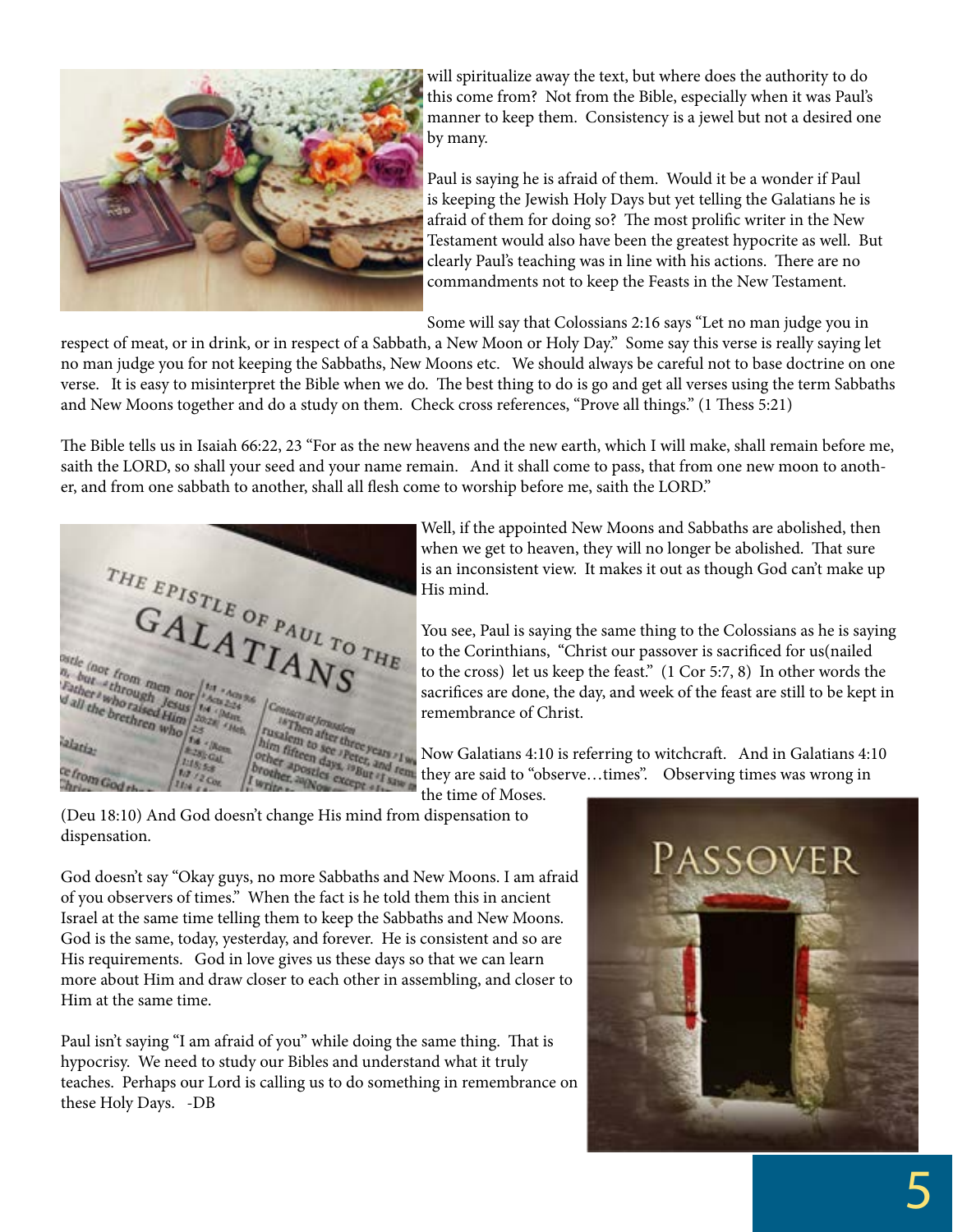### **Spring 2019 Camp MEETING REPORT**





We are looking forward to another great time together this Spring. Our Camp Meeting is planned, and we know

most that were there will be at the next one. But we are also expecting to see many new faces as we come together for another beatiful time. We have a beautiful lodge booked in Mountain Lake which has room for families. There are also cabins available as well as rooms. More details will be available on my website www.thethirdangelsmessage.com as well as registration details. We will be doing in house cooking and will all pay into it, but we will also be working on a volunteer basis



to lighten the load of the cooks.

As for speakers right now we have a few already interested but nothing fully confirmed yet. We plan to have more info next month. But as most were so enthralled by the Bible Study formats from the last camp, our plan is to definitely do that again with a few minor modifications.

With the Bibles opened on the tables in such large numbers and people coming together to study the word of God as they were, we definitely want to encourage more of that.



We also will encourage more family time and activities at this camp. The fellowship was truly a blessing and we plan to enjoy much more of it as we did at the last camp.

Space is limited, so for those with intent to come, please put your name down on the list and a down payment on your accomodations once everything becomes available.

We will have more details on pricing at my website this coming week.

Dates: April 8 (Passover); April 9-15 (Unleavened Bread)

Location: 2865 Mountain Ranch Dr, Dandridge, TN 37725

Website: https://www.mountainlakeranch.com/about\_us

For reservations contact Gail Bremner at gailbremner8180@ gmail.com or 828-242-3115 or Charlesvincent Agbisit at charlesvincent.agbisit@gmail.com



6

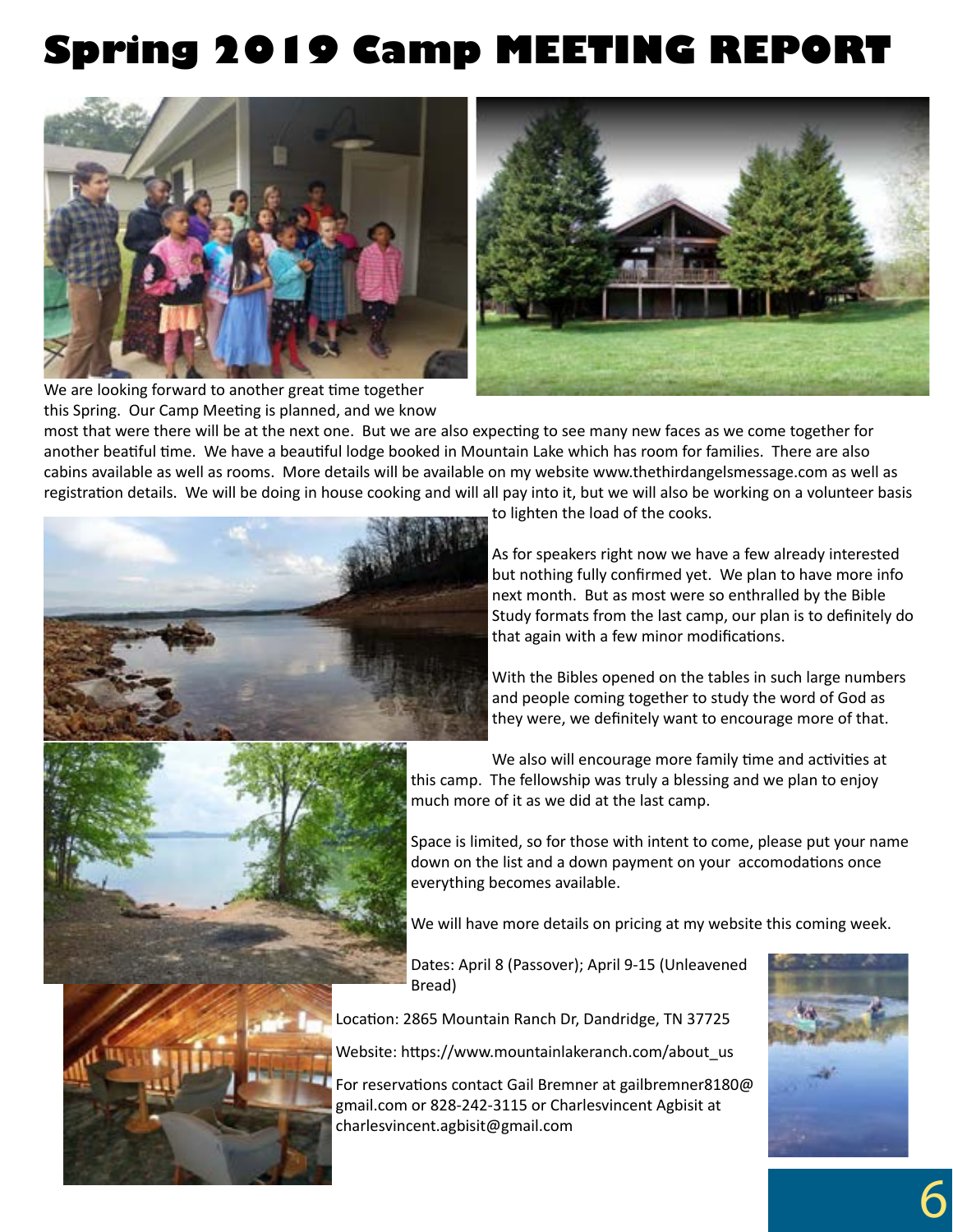## **Prayer in Schools**

Jesus Christ the King of the Universe set aside his right to rule when he came to the **President Trump signs declaration making** earth. The devil offered him all the kingdoms of this world, and Jesus rejected it. Jesus said plainly "My Kingdom is not of this world" (John 18:36) He also said "if my kingdom were of this world, then would my servants fight." Implying that there may be a war to be fought and Kingdoms conquered and defended, but this is not his Kingdom.

For men like Constantine and Justinian, it was different. They had spiritual advisors, and these men were used to push an agenda that finally ended with the Church ruling over the people with an iron fist. Those who deviated from Church

Sunday a 'National Day of Prayer'





doctrines were punished with cruel torture, and many times death. The scale of the torture was enormous to the point that Kings bowed to the Pope in fear of either eternal torture, or temporal torture.

It was in 2016 that Hurricane Harvey hit Texas, and shortly after, president Trump made a statement with his religious advisors present that this Sunday was a national day of prayer. Following this 2 weeks later, for September 11th 3 days of Fasting and prayer were declared at the advice of his religious advisors. This kind of stuff has been done in the past, we only have to look to ancient Babylon where Nebuchadnezzar set up a statue and made a declaration that everyone should bow to his image at the sound of the music. Those who refused to bow to the State enforced worship proclamation were cast into the fiery burning furnace.

But also Darius when a State law was made concerning prayer that no man should be able to pray except to Darius for 30 days. Daniel being a man of integrity continued to pray only to His God. Daniel was then cast into the lions den for refusing to obey the religious decree of the State The law of the land and the declarations of Emperors, Kings, or Presidents change nothing for a man of God if the law is in conflict with the word of God.

Donald Trump this month has been promising to put prayer back in schools in an effort to regain some lost support from his evangelical base after an article from Christianitytoday.com exposed the unchristlike character of Donald Trump. His own evangelical advisor Paula White advises people not to deny themselves and says that anyone that teaches you must is from Satan. Yet Jesus Christ himself said "If any man will come after me, let him deny himself." (Matt 16:24)

#### Trump tells evangelical rally he will put prayer in schools

Af Van, Syde Taner

MIAMI WANIINGTON (Resters) - U.S. President Douald Trump on Fruby and his Denocratic opponents would tear down crosses and pledged to bring prayer to public schools at a re-election subjete shore up evangelical expport.



According to the first amendment of the constitution no law is to be made in respect to a religion. That implies that there can be no law banning prayer or Bible reading, but also there is to be no law enforcing prayer or Bible reading. Trump has written executive orders already making national days of prayer. What is the next step on this downward slope?

Where is this all leading? Well, to the same place we've been saying. National Sunday laws. As the fires continue, the earthquakes, and the hurricanes, we will finally have a declaration that Sunday should be a "National Day of Rest."

It isn't far off, in fact, it is the agenda. Bush, Obama, Trump, some have asked, what side are you on? Neither. I'm on the side of the Kingdom of God.

Mat 5:9 Blessed are the peacemakers: for they shall be called the children of God.

Care to join?

"There is danger, decided danger, for all who shall link themselves up with the political parties of the world. THEIR IS FRAUD ON BOTH SIDES. God has not laid upon any of our people the burden of linking up with either party....True wisdom is revealed in seeking first the kingdom of God and his righteousness." { GCDB February 17, 1897, par. 7 }